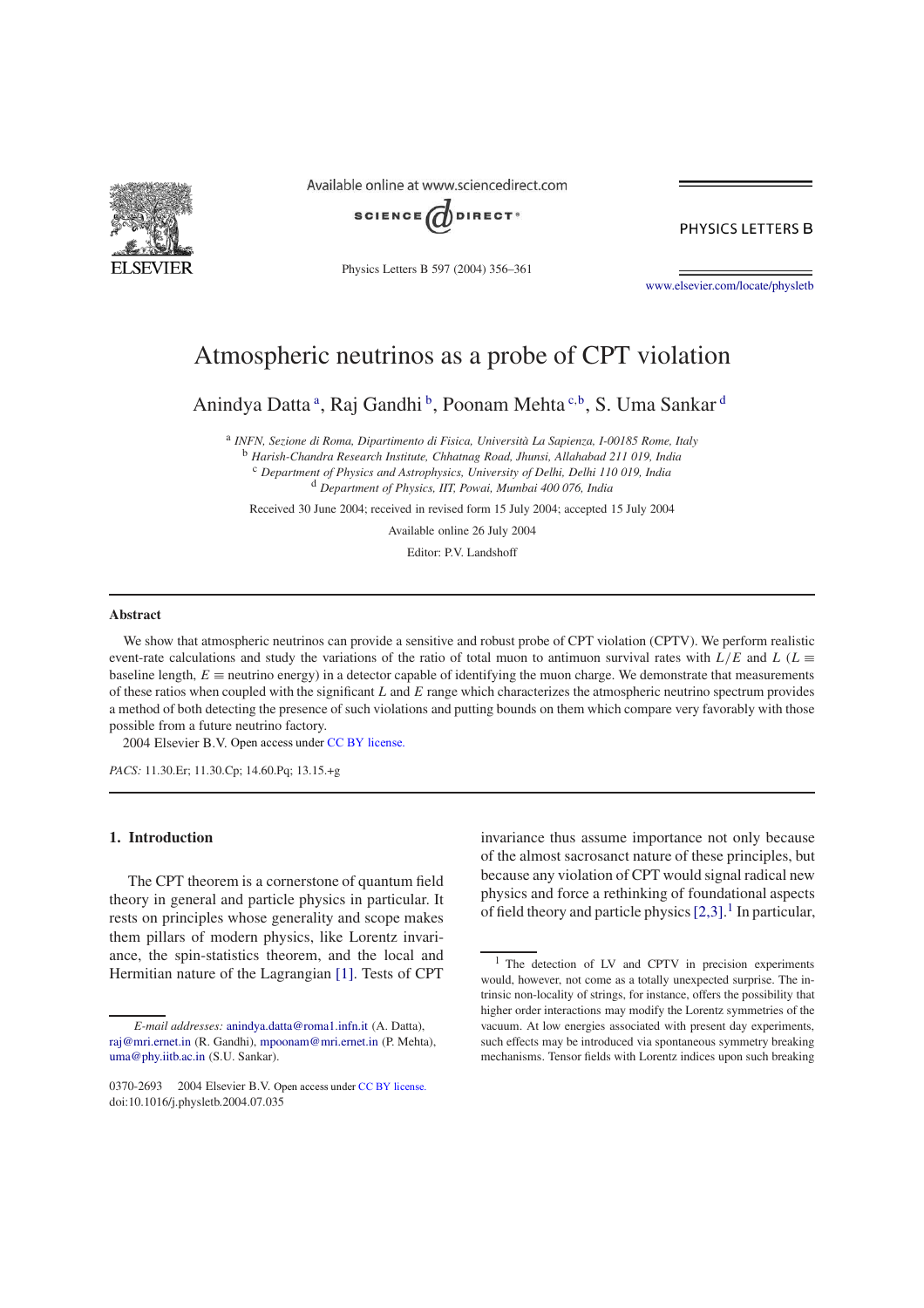Greenberg [2] has shown that CPT violation necessarily implies violation of Lorentz invariance.

For over three decades, particle physics has focused its efforts on testing the predictions of the Standard Model (SM) and seeking the next physics frontier beyond it. One of the conclusions to emerge from this multi-pronged effort over the past decade is that the neutrino sector, both via theory and via experiment, provides us with an almost unmatched window to physics beyond the SM [4].

The role of neutrinos as probes of Lorentz and CPT invariance was discussed in a general framework by Colladay and Kostelecky [5] and by Coleman and Glashow [6]. Recent papers [7] have studied possible mechanisms beyond the SM which could lead to CPTV in the neutrino sector. CPTV, in the form of different masses for neutrinos and antineutrinos has been invoked to explain all the neutrino anomalies simultaneously, including the LSND result [8]. Bounds possible on such violations from reactor and solar experiments were discussed in [9] and the Dirac and Majorana nature of neutrinos in their presence was studied in [10].

As first proposed in [11] and also discussed in, for instance, [12], significant bounds on CPTV parameters can be set in neutrino factory experiments due to their expected high luminosities and low backgrounds [13]. However, with all their advantages, neutrino factories are a tool which may become available to us only about fifteen or twenty years from now.

In contrast to this, detectors capable of accurately detecting the charge, direction and energy of a muon employ well understood and familiar technology. For instance, large mass magnetized iron calorimeter neutrino detectors were considered in [14] to study atmospheric neutrino interactions in great detail. At least one such detector is being currently actively planned to begin data-taking five years from now [15]. We show that such detectors, or variants thereof, can, in conjunction with the by now well understood atmospheric neutrinos, form an ideal tool to detect CPTV in the neutrino sector. We focus on the survival probabilities for  $v_{\mu}$  and  $\bar{v}_{\mu}$ . A difference in these quantities is a sig-

would align in a specific direction, violating Lorentz invariance. (We note that tensor potentials, although absent in renormalizable field theories, can occur in low-energy expansions of unified theories like strings.)

nal for CPTV. By calculating the ratio of their eventrates, we show that comprehensive tests of CPTV are possible in the atmospheric neutrino sector, with sensitivities which compare very favorably with those projected for neutrino factory experiments.

### **2. CPT violation in** ν **interactions**

We consider the effective *C and CPT-odd interaction* terms  $\bar{\nu}_L^{\alpha} b_{\alpha\beta}^{\mu} \gamma_{\mu} \nu_L^{\beta}$  $L^{\rho}$ , where α and β are flavor indices [11]. In presence of this CPTV term, the neutrino energy acquires an additional term which comes from the matrix  $b_{\alpha\beta}^0$ . For antineutrinos, this term has the opposite sign. The energy eigenvalues of neutrinos (in ultra-relativistic limit) are obtained by diagonalizing the Hermitian matrix given by

$$
A = \frac{m^2}{2p} + b,\tag{1}
$$

where  $m^2 \equiv m m^{\dagger}$  is the Hermitian mass squared matrix and we have dropped the superscript 0 from  $b^0$ .

We assume equal masses for neutrinos and antineutrinos. For simplicity we have assumed that the two mixing angles that diagonalize the matrices  $m^2$  and b are equal (i.e.,  $\theta_m = \theta_b = \theta$ ). In addition, the additional phase that arises due to the two different unitary matrices needed to diagonalize the  $\delta m^2$  and  $\delta b$  matri- $\cos^2$  is set to zero.

For atmospheric neutrinos, it is at times (but not always) a good approximation to consider two flavors only, depending on the parameters which one is studying. We adopt this in our calculations. This is tantamount to assuming that  $\sin^2 2\theta_{13}$  is small (below the CHOOZ [16] bound) and so is  $\delta m_{21}^2$  (compared to  $\delta m_{32}^2$ ) and thus matter and related three-flavor effects can be safely neglected. As shown in [17] matter effects show up in atmospheric neutrinos for sin<sup>2</sup> 2 $\theta_{13}$  ~ 0.1 and baselines above 7000 km. The expression for survival probability for the case of CPTV 2-flavor oscillations then becomes

$$
P_{\alpha\alpha}(L) = 1 - \sin^2 2\theta \sin^2 \left[ \left( \frac{\delta m^2}{4E} + \frac{\delta b}{2} \right) L \right],\tag{2}
$$

where  $\delta m^2$  and  $\delta b$  are the differences between the eigenvalues of the matrices  $m^2$  and b, respectively, and

<sup>2</sup> Only one of the two phases can be absorbed by a redefinition of neutrino states.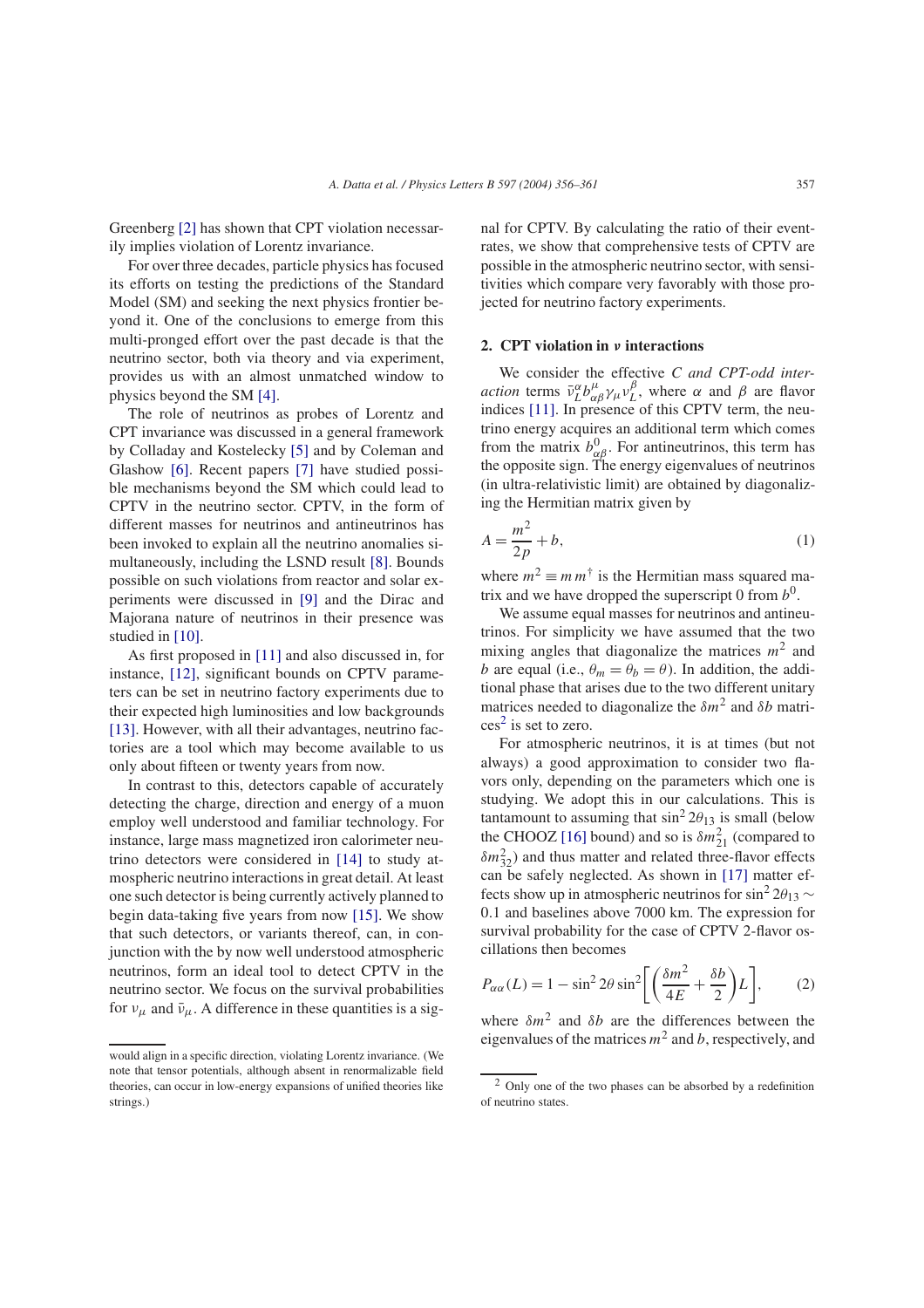α corresponds to  $\mu$  or  $\tau$  flavors. Note that *δb* has units of energy (GeV). For  $\bar{\nu}$ , the sign of  $\delta b$  is reversed. The difference between  $P_{\alpha\alpha}$  and  $P_{\bar{\alpha}\bar{\alpha}}$  is given by

$$
\Delta P_{\alpha\alpha}^{\text{CPT}} = -\sin^2 2\theta \sin\left(\frac{\delta m^2 L}{2E}\right) \sin(\delta b L). \tag{3}
$$

An important consequence of the modified dispersion relation in presence of CPTV is that the characteristic  $L/E$  behavior of neutrino oscillations is lost. Hence depending on which term is larger for a given set of parameters and the energy, the mixing angle and oscillation length can vary dramatically with  $E$ . Thus precision oscillation measurements can set unprecedented bounds on such effects. Also, in order to see any observable effect of CPTV, one must have both CPT-even and CPT-odd terms to be nonzero.

## **3. Calculations**

In order to quantitatively demonstrate the feasibility of using atmospheric neutrinos as a source of detecting and putting bounds on CPT violation, we focus on a typical detector which can detect muon energy and direction and also identify its charge. The simplest choice of a suitable prototype is an iron calorimeter, which employs well-understood technology. Such a detector was proposed for Gran Sasso (MONOLITH) [14] and is also currently being planned for a location in India (INO) [15], with initial data-taking by 2007. It is contemplated as both a detector for atmospheric neutrinos and as a future end detector for a neutrino factory beam.

The atmospheric neutrino physics program previously studied in the literature in the context of a Magnetized Iron Tracking Calorimeter includes attempting to obtain conclusive proof that neutrinos oscillate by observation of a  $L/E$  dip in the up–down ratio of atmospheric neutrino induced muons, and a more accurate pinning down of oscillation parameters. However, its usefulness as a detector for CPTV parameters using atmospheric neutrinos has not been studied earlier.

Our prototype is a 50 kT iron detector, with detection and charge discrimination capability for muons, provided by a  $B$  field of about 1.2 tesla. We have assumed a (modest) 50% efficiency of the detector for muon detection and a muon energy resolution of within 5%. We have factored in a resolution in  $L/E$ of 50% at full width half maximum, and incorporated

the requisite smearing in our event-rate calculations. The resolution function is best parametrized by an exponential damping term given by,  $R(\delta m^2, L/E) =$  $\exp(-0.25 \delta m^2 L/E)$  [14].

In the calculations presented here, we have assumed that the atmospheric neutrino problem is resolved by  $v_{\mu} \rightarrow v_{\tau}$  oscillations. Specifically, we use the following input parameters:  $\delta m_{32}^2 = 0.002 \text{ eV}^2$ ,  $\sin^2 2\theta_{23} = 1$ , which are consistent with best fit values determined by the most recent analyses of atmospheric data combined with CHOOZ bounds [18]. In addition we have used the Bartol atmospheric flux [19] and set a muon detection threshold of 1 GeV. For neutrino energies below 1.8 GeV the quasi-elastic ν-nucleon cross section has been used, while above this energy we have put in the DIS value of the cross section. The number of muon events have been calculated using

$$
N = N_n \times M_d \int \sigma_{\nu_{\mu} - N}^{\rm CC} P(\nu_{\mu} \to \nu_{\mu}) \frac{dN_{\nu}}{dE_{\nu}} dE_{\nu}, \quad (4)
$$

where  $N_n = 6.023 \times 10^{32}$  is the number of (isoscalar) nucleons in 1 kT of target material and  $M_d$  is the detector mass. Our results are obtained from a simple parton level Monte Carlo event generator. We have used CTEQ4LQ [20] parametrizations for the parton distribution functions to estimate the DIS cross section.

Finally, we comment on the exposure time necessary to see a dependable signal. Since the number of  $\bar{\nu}$  atmospheric events will be significantly smaller than the number of  $\nu$  events, reducing the statistical error in the ratio will require an exposure time that enables observations of a sufficient number of  $\bar{\nu}$  events. Our calculations indicate that an exposure of 400 kT yr would be sufficient for statistically significant signals to emerge.

## **4. Results and discussions**

Fig. 1 shows the variation of the ratio of total  $(up + down)$  muon survival events to those of antimuons, plotted vs.  $L$  for various values of  $\delta b$ . The solid line in each of the plots is the (CPT conserving)  $\delta b = 0$  case, shown for comparison. The overall shape and position of this (solid) curve is representative of the ratio of the two cross sections ( $\nu$  vs.  $\bar{\nu}$ ) at the relatively low (few GeV) energies which dominate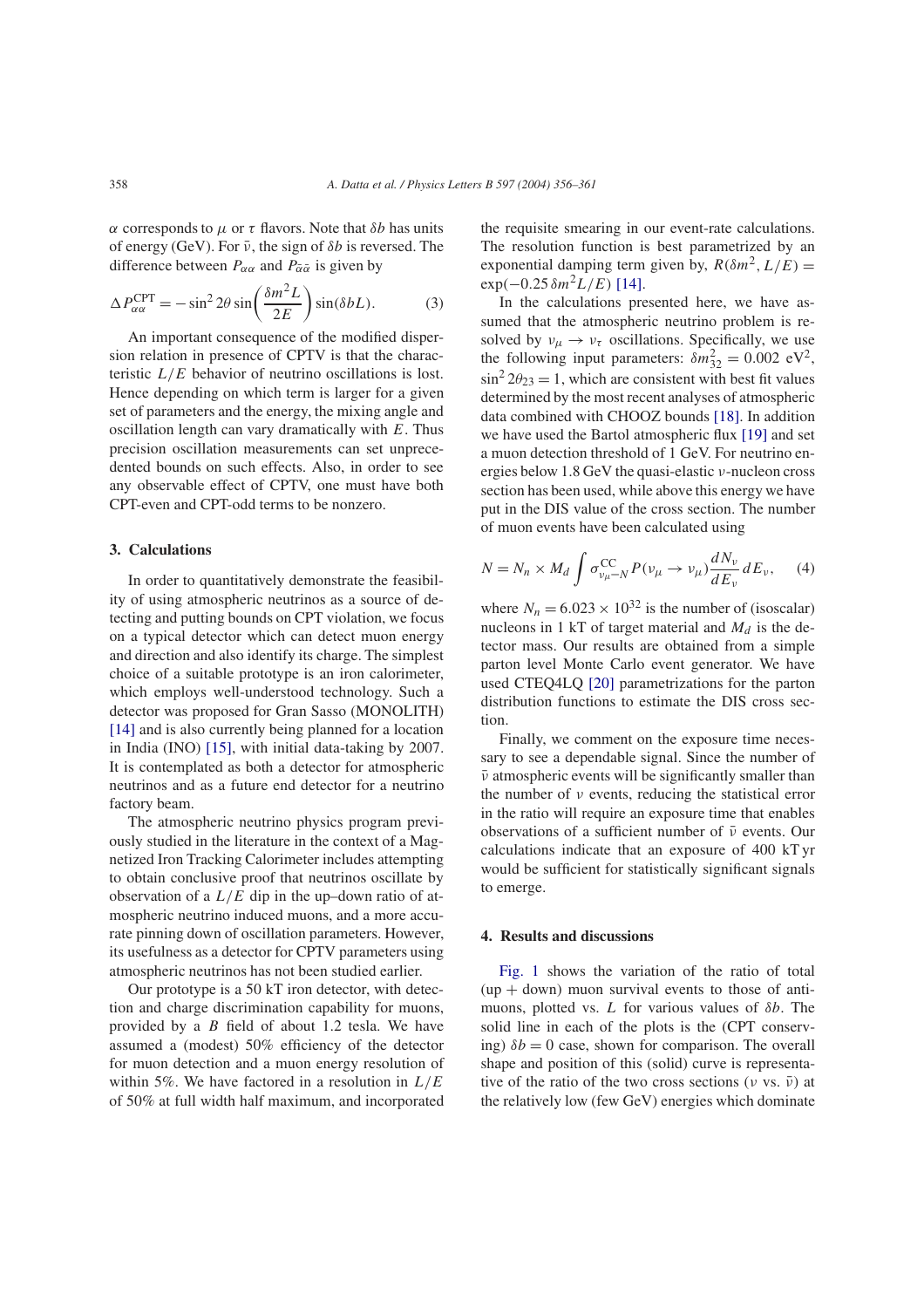

Fig. 1. The ratio of total muon to antimuon events plotted against  $Log_{10}(L)$  for different values of  $\delta b$  (in GeV). The oscillation parameters used in all the plots are:  $\delta m^2 = 2 \times 10^{-3}$  eV<sup>2</sup> and  $sin^2 2\theta_{13} = 1$ .



Fig. 2. The ratio of total muon to antimuon events plotted against  $Log_{10}(L/E)$  for different values of  $\delta b$  (in GeV).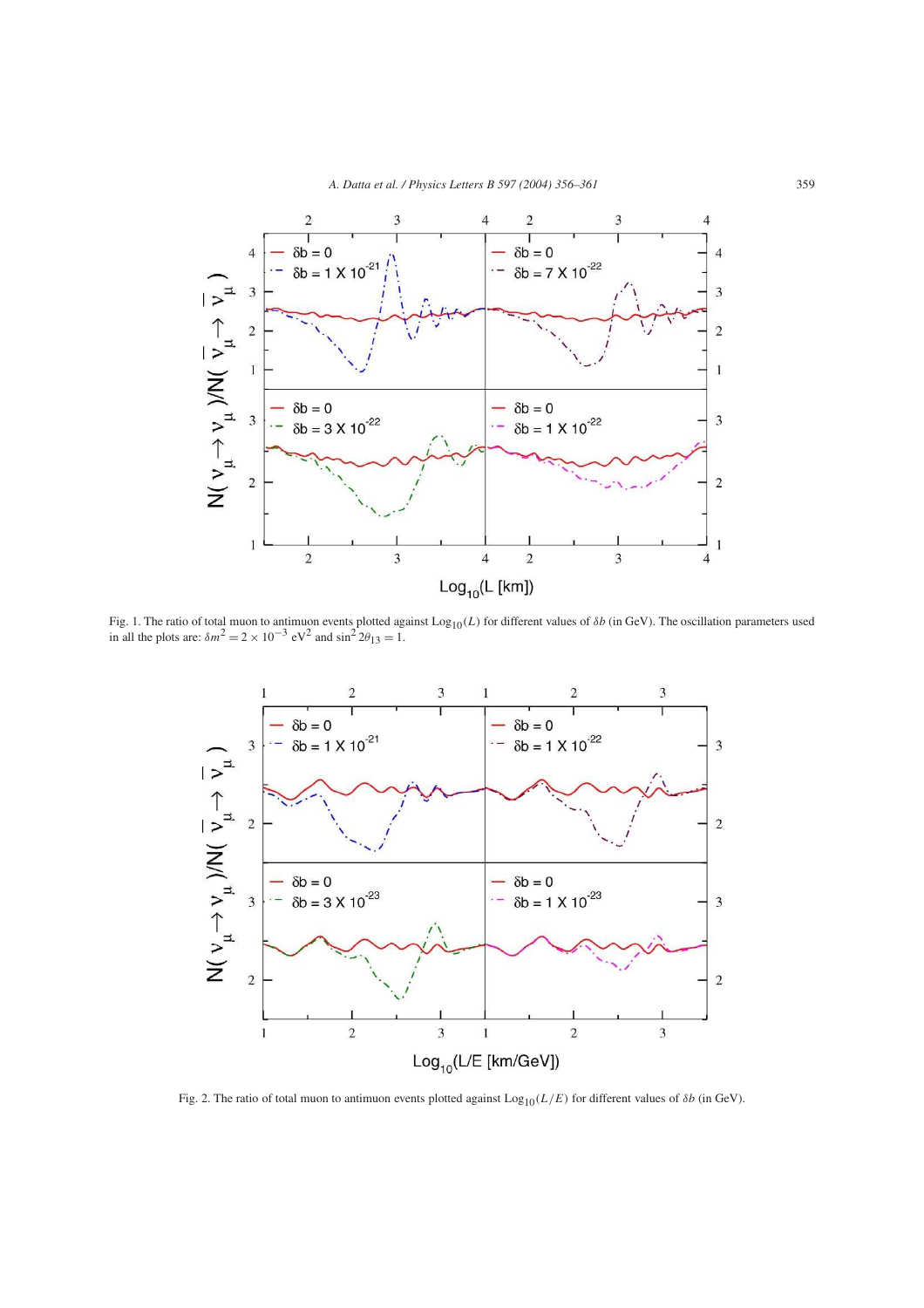the event-rates. The small wiggles and variations are a result of the various energies and lengths involved and angular differences in fluxes which characterize the overall atmospheric neutrino spectrum.

From Eq. (3), we see that the CPTV difference in probabilities will become zero whenever  $\delta b = n\pi$  $(n =$  integer), resulting in a node (i.e., an intersection with the  $\delta b = 0$  curve). The positions and the number of nodes for the various curves nicely correspond to these expected "zeros" of CPTV and also provide a way of distinguishing between them. Clearly, parameter values of the order of  $\delta b = 3 \times 10^{-22}$  GeV should be nicely discernible in these observations. We note that here the effects of the CPTV parameters are maximal at baseline length  $L \approx 1000$  km, thus neglecting matter effects is justified even if  $\theta_{13}$  is close to the CHOOZ upper bound.

In Fig. 2, we plot the same ratio of event-rates vs.  $L/E$ . The nodal position is now dictated by the term  $\sin(\delta m^2 L/2E)$ , resulting in a common node for the various  $\delta b$  values at  $\delta m^2 L/2E = n\pi$ . The plots also show a significant dip near  $L/E \simeq 310 \text{ km/GeV}$ . This is explained by the fact that  $\delta m^2 L/4E = \pi/4$  for this value. In Eq. (2), the sine function has its maximum slope at this value of its argument, and hence the survival probabilities for  $\nu$  and  $\bar{\nu}$  differ maximally here due to the sign difference of the  $\delta b$  terms, providing highest sensitivity to the presence of CPTV parameters. We note that in the vicinity of the dip the antineutrino event-rate increases and the neutrino rate decreases, which consequently tends to reduce the statistical error in the ratio, aiding detection. This set of curves provides heightened sensitivity to the *presence* of CPTV, without the same discriminating sensitivity (between various  $\delta b$  values) of the plots in Fig. 1. For instance, CPTV induced by parameter values as low as  $\delta b = 3 \times 10^{-23}$  can be detected. For a lower value of  $\delta b$ , say  $10^{-23}$ , the curve tends to creep back closer to the  $\delta b = 0$  solid line. Very recently, the authors of Ref. [21] considered the bounds on various types of new physics coming from Super-K and K2K data. They obtain  $\delta b \leq 5 \times 10^{-23}$  GeV.

## **5. Conclusions**

Atmospheric neutrinos in a detector capable of measuring muon energy and direction and identifying

its charge can allow us to set significant bounds on all types of CPTV in the neutrino sector. These bounds compare very favorably with those possible from future neutrino factories [11]. Specifically, the charge discrimination capability of such a detector when coupled with the significant  $L$  and  $E$  ranges which characterize the atmospheric neutrino spectrum provides a potent and sensitive probe of such violations. By calculating the ratios of muon and antimuon events and studying their variation with  $L$  and  $L/E$  we have shown that the presence of CPTV can be detected provided  $\delta b > 3 \times 10^{-23}$  GeV. For somewhat higher values of  $\delta b$ , it is also possible to obtain a measure of their magnitudes by studying their minima and zeros as discussed in the text.

#### **Acknowledgements**

P.M. would like to acknowledge Council for Scientific and Industrial Research, India for partial financial support and thank HRI and INO for hospitality.

#### **References**

- [1] J. Bjorken, S.D. Drell, in: Relativistic Quantum Fields, McGraw–Hill, 1965, p. 143; S. Weinberg, in: The Quantum Theory of Fields, Cambridge Univ. Press, 1995, p. 244, and references therein.
- [2] O.W. Greenberg, Phys. Rev. Lett. 89 (2002) 231602, hepph/0201258;
- O.W. Greenberg, hep-ph/0309309.
- [3] V.A. Kostelecký, et al., Phys. Rev. D 39 (1989) 683; V.A. Kostelecký, et al., Nucl. Phys. B 359 (1991) 545.
- [4] For a recent review, see V. Barger, et al., Int. J. Mod. Phys. E 12 (2003) 569, hep-ph/0308123.
- [5] D. Colladay, V.A. Kostelecky, Phys. Rev. D 55 (1997) 6760, hep-ph/9703464.
- [6] S. Coleman, S.L. Glashow, Phys. Rev. D 59 (1999) 116008, hep-ph/9812418.
- [7] N. Arkani-Hamed, et al., Phys. Rev. D 65 (2002) 024032, hepph/9811448;

S.J. Huber, et al., Phys. Lett. B 512 (2001) 365, hepph/0104293;

Y. Grossman, et al., Phys. Lett. B 474 (2000) 361, hepph/9912408;

I. Mocioiu, UMI-30-67597;

G. Barenboim, et al., Phys. Lett. B 554 (2003) 73, hepph/0210411.

[8] H. Murayama, et al., Phys. Lett. B 520 (2001) 263, hepph/0010178;

G. Barenboim, et al., JHEP 0210 (2002) 001, hep-ph/0108199.